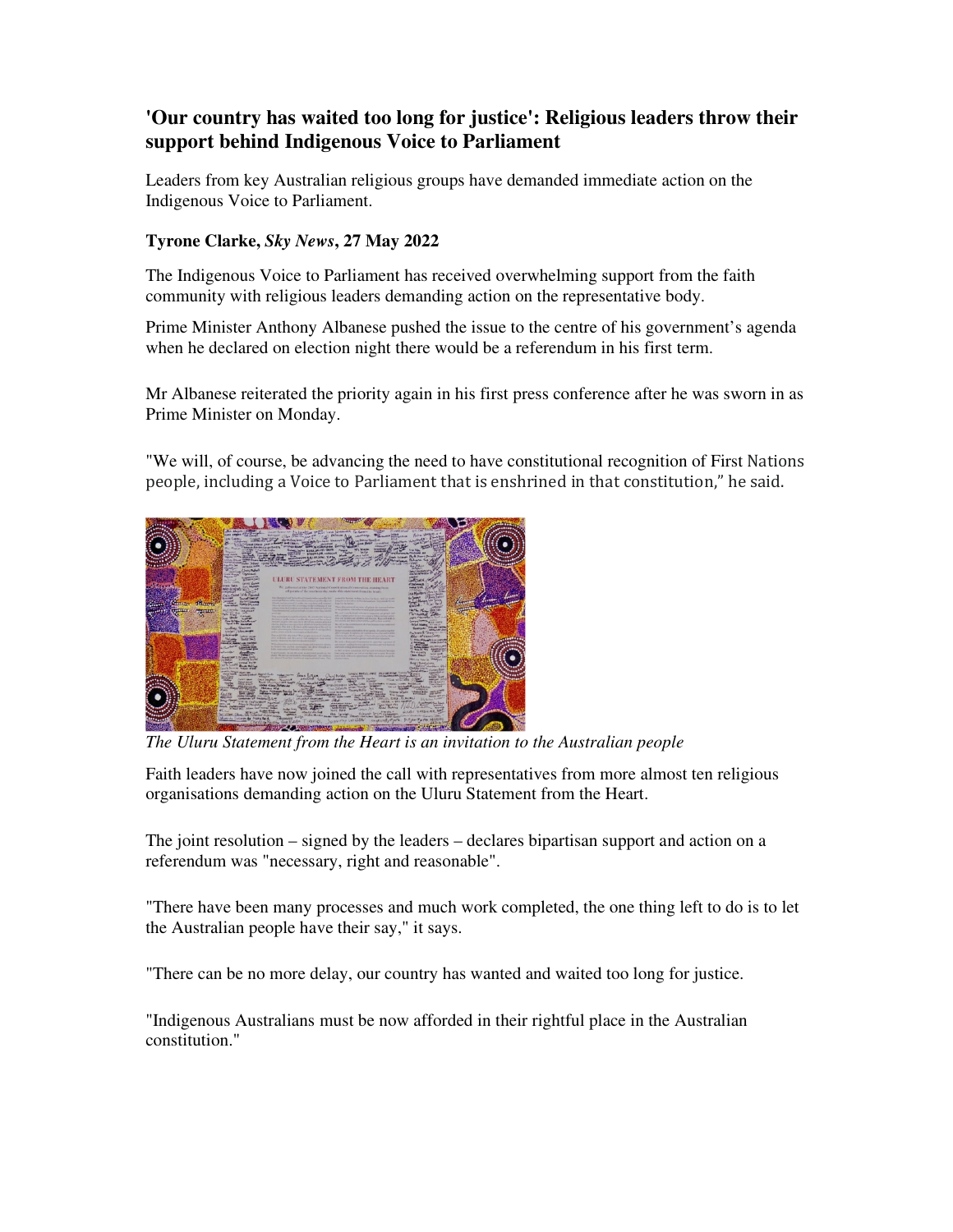

*Keynote speaker and Indigenous filmmaker Rachel Perkins said the event was an "unprecedented moment". Picture: Supplied* 

The Voice to Parliament was a key element of the 2017 Uluru Statement from the Heart and called for an elected Indigenous advisory body to the Federal Parliament.

The proposed body would advise the government on issues affecting First Nations people.

A meeting of Indigenous leaders in April identified two possible dates for a referendum next year including May 27 – which would be the 56th anniversary of the 1967 referendum – or January 27 – 236 years and one day after the formation of the British colony in Sydney.

The gathering of religious leaders in Barangaroo on Friday marks the 55th anniversary of the referendum and five years since the Uluru Statement from the Heart.

Keynote speaker and Indigenous filmmaker Rachel Perkins said the event was an "unprecedented moment… of great national significance".



*Faith leaders have now joined the call with representatives from more almost ten religious organisations demanding action on the Uluru Statement from the Heart. Picture: Supplied* 

"There has never been such a gathering of religious groups who have supported Aboriginal and Torres Strait Islander people," she said.

"These include the Anglican Church of Australia, the Australian Catholic Bishops Conference, the Australian National Imams Council, the Australian Sangha Association, the Executive Council of Australian Jewry, the Hindu Council of Australia, the National Council